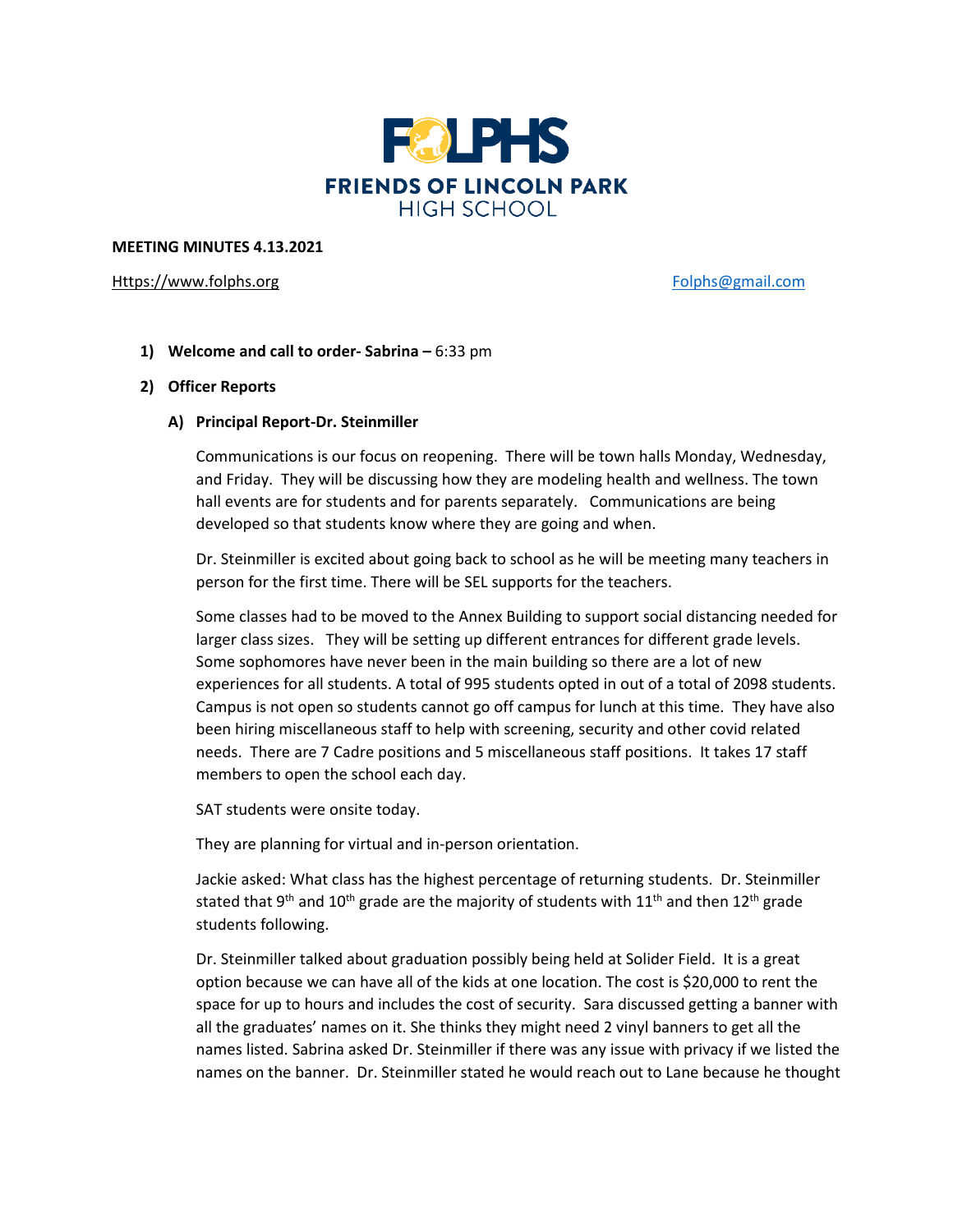that they put names on a banner for graduation. Sabrina asked Sara to get a price for 500 names on a banner.

Luisa stated that the date of graduation is June 13 and that there are 530 seniors. Soldier Field will allow up to 4 guests per graduate. Is there an alternate date if we cannot get June 13? Dr. Steinmiller said they will find one if necessary. Luisa reached out to a friend she has at Soldier Field to help secure the date.

They also talked about yard signs that will be available for sale on the FOLPHS website. The sign will state "Congratulations to our Senior". They will need to coordinate how many, pick up, etc.

#### **B) President's Report-Sabrina Spitznagle**

Welcomed all attendees. FOLPHS will be putting up banners and balloons to welcome students. We need volunteers to help welcome students and to give them directions if needed. Kristen volunteered for both Monday and Friday. Luisa volunteered for Shift A on Monday. Debra and Misha volunteered for Shift B.

We discussed banners and costs. There was discussion on a variety of sizes of banners from small ones at \$95 each to larger, multi-colored banners at \$1350. Jackie suggested that the text say, "Welcome to Lincoln Park High School" or" Welcome to LPHS" so we can use the banners for open house as well.

Sabrina made a motion to purchase the banners at \$1350. Kristen seconded. All voted in favor and the motion passed.

Jackie offered to share her sources and costs spent on balloons for previous events with Kristen so they can gage pricing. She mentioned she typically spent \$300 to \$500 for the Christmas program balloons and noted she ordered navy and yellow balloons for the mall at a cost of \$276. They need to have the balloons on Monday and Friday.

Sabrina thanked Suzanne for editing the By Laws. Sabrina made a motion to pass the new rewritten by laws. Suzanne seconded the motion. All voted in favor of adopting the new by laws and the motion passed.

Sabrina also told us that the Marquee sales continue.

#### **C) Vice President's Report – Kristen Feurer**- No report.

#### **D) Treasurer's Report- Christina Sciarrotta**

**The treasurer's report is being sent to the Board** via email. Registration had been delayed with the Secretary of State, but after some back and forth all paperwork is complete. Christina is working on the 2020 taxes. She is also reconciling all financial information in QuickBooks. We will be closing our Greater Giving account in 2021. She will get the tax exemption form to Sabrina this week. She is working on a treasurer's handbook so the next person who has the position has a guidebook for all that needs to be done.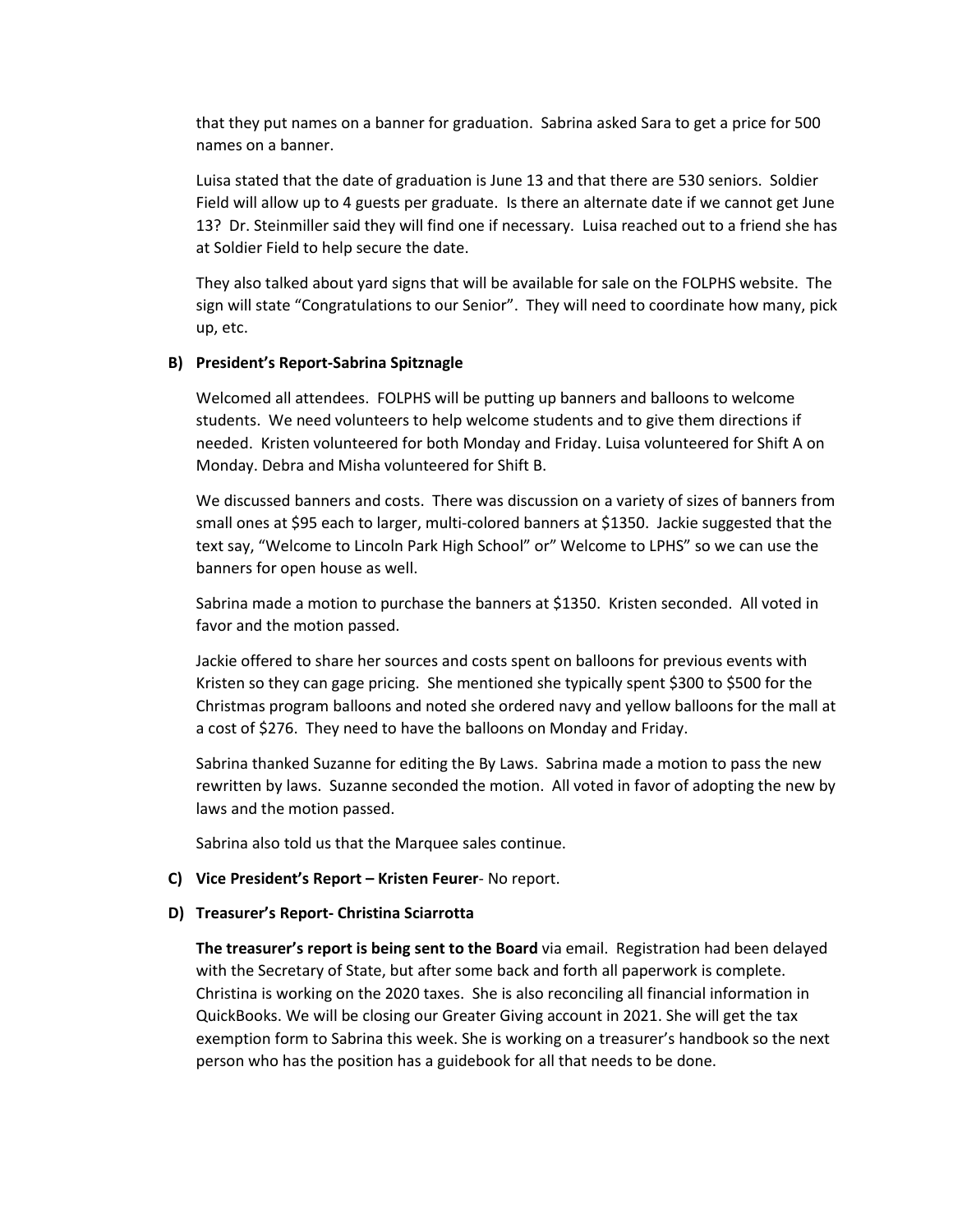The Brick Drive raised \$35,000. Our accounts look good, and our expenses are down mostly due to Covid restrictions on events.

Christina is reviewing the restricted funds and ensuring that they are distributed to Choir, Band, Drama, etc. since they currently have funds to give those departments. The goal is to get each department their funds by the end of the 2020-2021 school year.

There is \$170,000 in the Chase account. \$40,000 in transactions between January and April. \$9,600 in expenses.

Graduation costs are under from what we spent in 2019 so we could host graduation at Soldier Field on our funds.

Christina mentioned that she thought we could dedicate up to \$100,000 to the Wish List if brought to a vote.

Grant disbursement to the school is down. Typically, we disburse \$50,000 in grants with \$15,000 for programs, \$15,000 for operating costs

#### **E) Secretary- Misha Mann**.

Sabrina moved to approve the March Minutes. Sara seconded. All voted to approve. The motion passes.

## **3) Guest Speakers: LPHS Seniors Allison Furman, Angelica Ramirez, Alexis Tarcea and Katelyn Perlaw.**

Alexis was going to share with us a visual presentation. Unfortunately, we were having technical difficulties with the Zoom and were not able to see the presentation. Alexis offered to share the presentation with the group via email.

Angelica, an IB student, mentioned that they were creating a CAS Project which stands for Creative Activity Services. For their project, they wanted to do something for their fellow seniors to let them know that they care about one another. Their idea was to create a senior gift basket to honor the seniors. They were going to create 570 baskets. It would be a gift at the end of the year. They talked about putting t-shirts with "LPHS Seniors" on the front and a lion with a gold graduation cap and "2021" on the back. They got a quote for 600 t-shirts for \$8.41 each or a total of \$5,046. The t-shirt would be grey with navy and gold on it. Luisa stated that she has some good contacts for t-shirts and that she would send them to the group. She also thought that her contacts could give them better pricing. Jackie mentioned that she too might have a contact for t-shirts so they can get a competitive bid.

Allison mentioned that they wanted to include stickers in the gift basket. They had received quotes for 550 of 2 different designs. Luisa asked Allison if there was a set up fee which is fairly typical. Allison said she would double check. Luisa would share a source for stickers that may offer lower quantities at better prices.

Katelyn shared with the group that they would like to include face masks and magnets with the LP logo on them.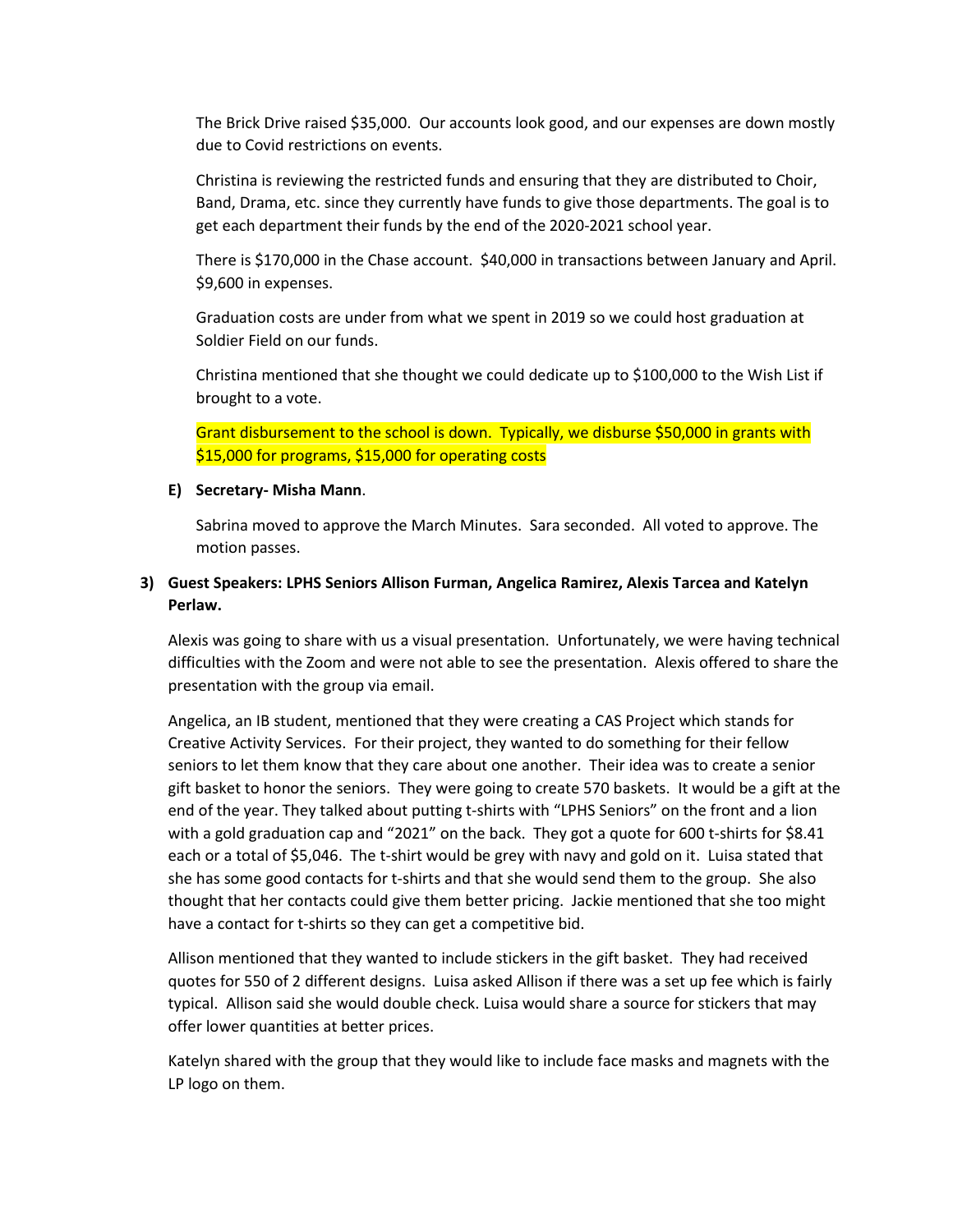Angelica thought it might be good for their group to create a timeline, so they knew when they needed to get things done to make the distribution deadline.

Allison stated that they would use a paper or plastic bag for all the gift basket items. They would create a grab and go location so seniors could pick up the gift. Allison asked what the group thought the best time would be to distribute and the group thought graduation might be most convenient to reach the most seniors. The second option is to pick two days one week to distribute on Shift A and Shift B, but they might not reach enough seniors if all the seniors are not opting in.

Allison said that they would create a Google form for the class to determine who wants what size for the t-shirt.

Sabrina asked the seniors if they talked to Dr. Steinmiller before tonight's meeting about this. Angelica said they have meeting with Dr. Steinmiller on Friday, April 16.

Jackie congratulated all the speakers and thanked them for thinking of their fellow students. Kristen thanked the seniors for giving their time to us. Sabrina asked the group to talk to Dr. Steinmiller and come back to FOLPHS for support. Angelica thanked the FOLPHS for listening.

### **4) Committee/Director Reports:**

#### **A) Pledge Drive/Brick Campaign Committee Report- Eury Chrones** Not in attendance.

#### **B) Teacher Appreciation Committee Report- Kristen Feurer and Sabrina Spitznagle**

Kristen stated that they next teacher appreciation event will consist of giving the teachers a tumbler filled with Advil, trail mix, etc. and the message will say "thank you so much, you are a lifesaver".

#### **C) Spirit Wear Committee Report- Luisa Shortall**

Will open the store when given permission.

### **D) Social Media- Debra Sitar.**

No updates currently.

#### **E) Marketing & Communications Report- Sara Shacter**

Sara stated that things are going well with the business directory. The deadline is May  $1<sup>st</sup>$ .

#### **F) Open House Committee Report -Jackie Herigodt**

Jackie mentioned that the Open house committee was forming for next year's event. Judy and Jackie met to discuss planning. Black Oaks was used last year. There will be a video in addition to an in-person event since it was so successful last year, and it allows the open house to be "attended" at other times. They did discuss getting more footage with a drone. Volunteers for next year's Open House included: Venecia, Jennifer Nelkin and Christy Levy.

#### **G) Fall Social/Spring Gala Committee Report- Suzanne Rovner**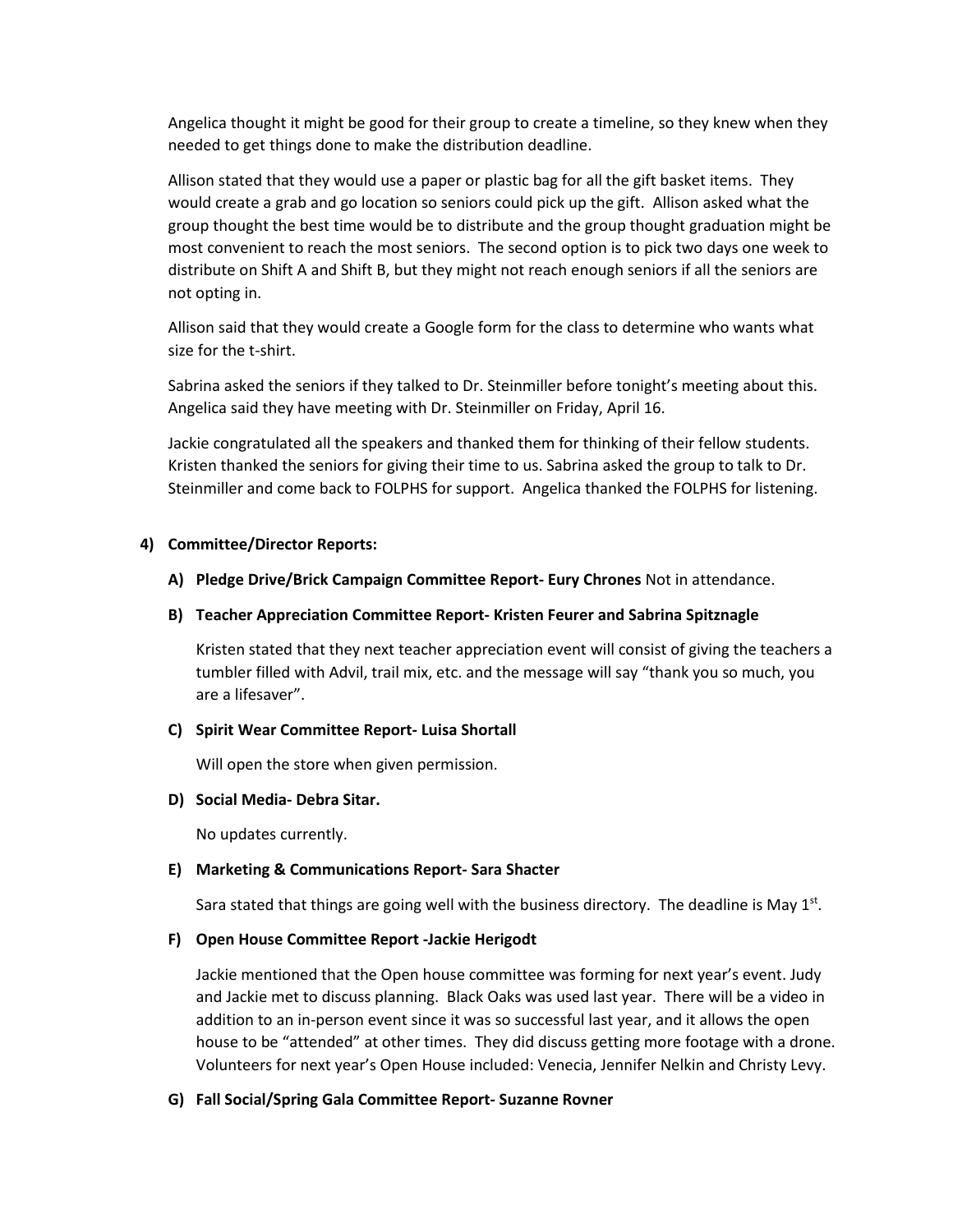No report currently.

### **H) Auction Committee- Misha Mann**

Wish List will debut in May. Sabrina is proposing that FOLPHS does a match program where we match up to \$80,000 in donations. So, the top funded programs will get fully funded by the FOLPHS match.

Sara made a motion to approve the matching program. Kristen seconded the motion. All voted in favor and the motion passed.

## **I) Diversity, Equity, and Inclusion Committee- Venecia Sanchez and Julie Molina**

The committee has an email address: [FOLPHSDEI@gmail.com](mailto:FOLPHSDEI@gmail.com)

Venecia reported that the committee had a great meeting. They are discussing having Future Kane as a potential speaker for a DEI event. She is a teacher in Wisconsin and speaks about social-emotional learning. They are looking at potential dates for the speaker. They are thinking of doing the event in May. Sabrina is waiting to hear back from Future to firm up the event.

The committee has also reached out to Whitney Young's DEI committee from the contact that Sabrina had. Whitney has done a book club/book list, created short term and longterm goals and talks about ways to recruit/enroll more students/parents in DEI work.

The group also was meeting with Ms. Osomba to include her students in DEI events and initiatives.

They also talked about the phrase "safe space" and how that can have very different meanings for different people. We need to work towards a common language to have better understanding of one another

## **J) Community Fundraising- Jodi Torzewski.**

So far, we have raised \$1,600 in total with 4 restaurants. There is a freshman mom that owns an Aveda salon and will be donating 10% of all sales to FOLPHS. Next fundraiser will be Chipotle and after that possibly Lou Malnati's, which with two locations, created the most money raised.

I still need info from Christina to complete the W-9 for Portillo's before the event.

I will plan to schedule Chipotle for April or May (your choice, just let me know if you have ideas for which location would be best. Happy to do Fullerton again, but want to make sure we are reaching all communities.)

- **K) International Baccalaureate Liaison- Memory Jacobs** Not in attendance.
- **L) LSC Liaison- Memory Jacobs** Not in attendance.
- **5) Old Business:**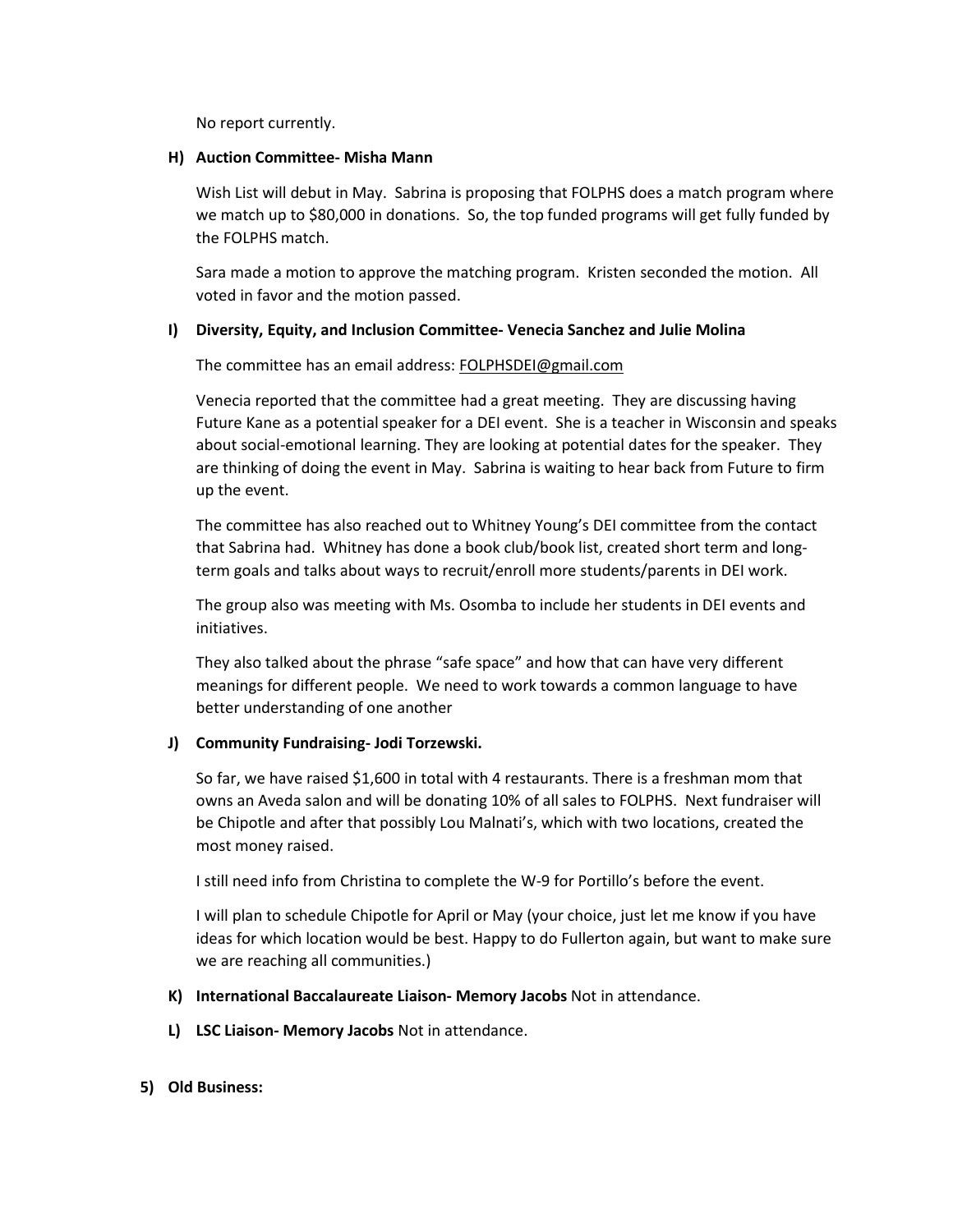No old business.

## **6) New Business**:

There was discussion on how we can welcome incoming freshmen and new students now that will be joining the LPHS family in the 2021-2022 school year.

Next meeting will be held Tuesday, May 11 at 6:30 pm.

## **7) Adjourn- 8:13 pm**

## **ATTENDANCE**

| <b>FOLPHS Board and Committee Members 2020-</b> |           |             |                            |
|-------------------------------------------------|-----------|-------------|----------------------------|
| 2021                                            |           |             |                            |
| <b>Board Members (Voting Members)</b>           |           |             |                            |
| President and Teacher Appreciation Co-Chair     | Sabrina   | Spitznagle  | spitznagle98@gmail.com     |
| Vice President and Teacher Appreciation Co-     |           |             |                            |
| Chair                                           | Kristen   | Feurer      | kastoj@aol.com             |
| Treasurer                                       | Christina | Sciarrotta  | chicago800@yahoo.com       |
| Secretary and Auction Chair                     | Misha     | Mann        | misha.mann@gmail.com       |
|                                                 |           |             |                            |
| <b>At-Large Board Members (Voting Members)</b>  |           |             |                            |
| Marketing & Communications Co-Chair             | Sara      | Shacter     | sfshacter@gmail.com        |
| <b>LSC Liaison</b>                              | Memory    | Jacobs      | mljacobs@uchicago.edu      |
| Fall Social and Spring Gala Chair               | Suzanne   | Rovner      | rovnerfamily@yahoo.com     |
| Open House Co-Chair                             | Jackie    | Herigodt    | jackieherigodt@yahoo.com   |
| <b>Community Fundraising</b>                    | Jodi      | Torzewski   | jbt312@comcast.net         |
| Spirit Wear and Social Media Co-Chair           | Luisa     | Shortall    | Ifshortall@sbcglobal.net   |
|                                                 |           |             |                            |
| <b>Committee Chairs - nonmembers</b>            |           |             |                            |
| <b>BOP</b>                                      |           |             |                            |
| Spirit Wear and Social Media Co-Chair           | Debra     | Sitar       | sitar96@comcast.net        |
| <b>IB Coordinator</b>                           | Memory    | Jacobs      | mljacobs@uchicago.edu      |
| Diversity, Equity, and Inclusion Co-Chair       | Venecia   | Sanchez     | vsanchez88@sbcglobal.net   |
| Diversity, Equity, and Inclusion Co-Chair       | Julie     | Molina      | julie molina2000@yahoo.com |
| Diversity, Equity, and Inclusion Co-Chair       | Jen       | Malito      | jenamalito@yahoo.com       |
|                                                 |           |             |                            |
| <b>LPHS Administrators and Staff</b>            |           |             |                            |
| Principal                                       | Dr Eric   | Steinmiller | easteinmille@cps.edu       |

# **Other Attendees**